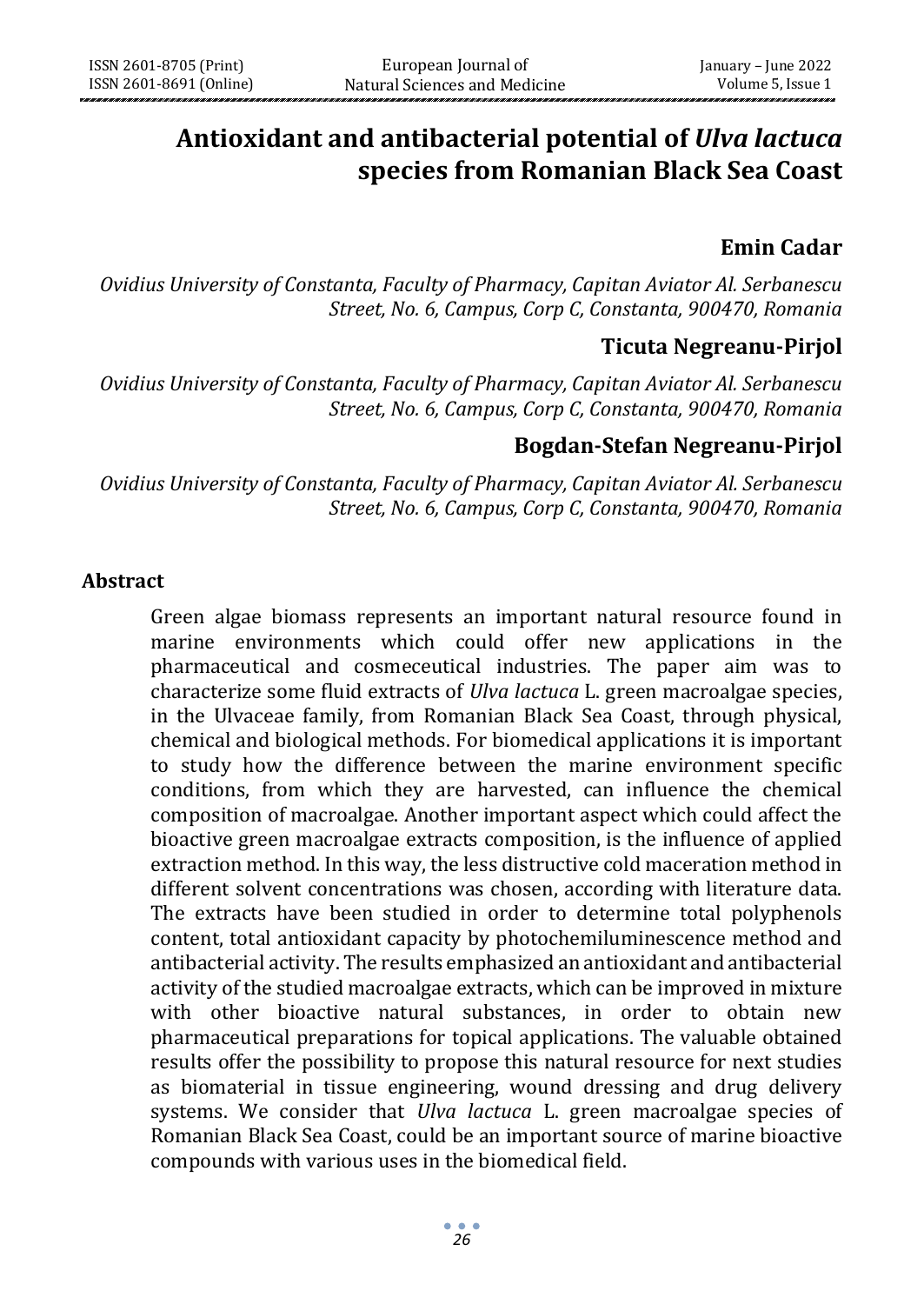**Keywords:** *Ulva lactuca* L., bioactive compounds, antioxidant capacity, antibacterial activity

### **Introduction**

Marine algae serve as a large part of the phytoplankton found in various marine environments of the world. Macroalgae represent, macroscopic algae with increased growth rate, which can be found in various areas and have relatively low use of fresh water [1]. Interest in algal biotechnology has been on the rise in recent times, especially on the production of various macroalgae species, used in the food, medical, cosmetic and pharmaceutical industries. Of significant importance is the increased global production of seaweeds in the last few decades [2]. In data literature, there are multiple studies conducted on *Ulva lactuca* L., which grows in the waters of seas and oceans [3], [4].



(b)

Fig. 1 (a, b). *Ulva lactuca* L. green macroalgae species

*Ulva lactuca* L., popular known as *sea lettuce*, see Fig. 1, represents a green macroalgae which belongs to the Chlorophyta Phylum, as described by Linnaeus in the 17th century [5]. It can be found connected, sessile or floating, in various marine environments and it is widespread on the Romanian Black Sea shore. *Ulva lactuca* L. presents polymorphism which led to the assumption, that different species exist depending on the environment. Linnaeus was the first one to discover that *Ulva lactuca* L. presents different phenotypes with a tubular form tail. Taxonomists from the 19th century believed that green algae with tubular tail represent a completely different genus called *Enteromorpha*. In time though, different studies of genetic analysis showed that diverse phenotypes were not linked to genetic variations, so there is no real evidence to support the existence of species other than *Ulva lactuca* L. [6]. Literature still describes distinct *Ulva* species, but reproduction among these species has been demonstrated and therefore they can only be described from now on as *Ulva lactuca* L. variants.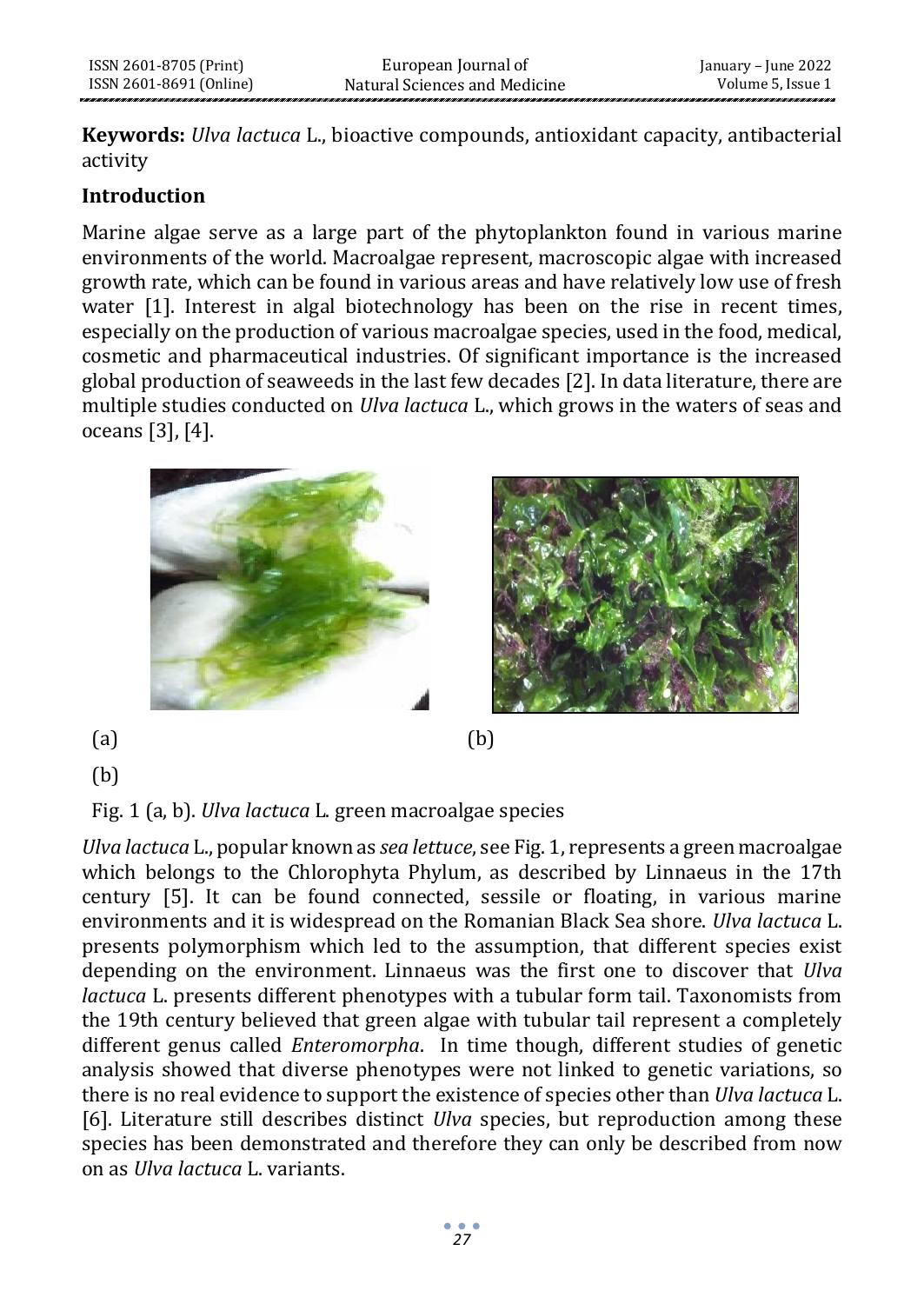| ISSN 2601-8705 (Print)  | European Journal of           | January – June 2022 |
|-------------------------|-------------------------------|---------------------|
| ISSN 2601-8691 (Online) | Natural Sciences and Medicine | Volume 5, Issue 1   |

An increased number of studies enphasize marine habitats and other factors such as water temperature or marine pollutants can influence the chemical composition of marine algae. The study of macroalgae increased in interest due to their role of bioindicators [7], [8]. They represent markers that can highlight negative changes in marine ecosystems due to the accumulation of different pollutant agents in their thallus [9]. *Ulva lactuca* L. predominantly invades and blooms near beaches, where it can affect tourism and damage marine ecosystems. The acidic vapors and biodegradation can induce animal deaths and possibly human deaths, due to *Ulva lactuca* L. large quantities degradation [10]. *Ulva lactuca* L. blooms have been reported all over the world, but the biggest event in the world so far was the green tide from the Yellow Sea for ten consecutive years which covers approximately 10% of the whole Yellow Sea surface [11]. In Romania, the South-east coast of the Black Sea, near Constanta and Mangalia cities reported the biggest *Ulva lactuca* L. blooms.

The Romanian Black Sea coast offers great possibilities for harvesting *Ulva lactuca* L., which can be found in significant numbers near the shore and at low depths. *Ulva lactuca* L. is an edible green seaweed with no threats to human health, traditionally consumed in various Asian countries but also approved in Europe [12].

*Ulva lactuca* L. consists of various natural compounds that can be utilized in many areas like pharmaceutical, cosmetical, chemical, energy or food sector. Seaweed composition includes soluble and insoluble dietary fibers together with minerals, polysaccharides, vitamins, chlorophylls, proteins. The integral use of the plant can represent a more profitable approach in order to utilize all the different constituents that *Ulva lactuca* L. possesses [13], [14].

In the last thirty years, medicinal plants practice has become a major trend worldwide, as the analysis of algae, plant extracts and natural products has shown that green algae represent a potential source of antibacterial activity. Traditional compounds face crises due to the rapidly growing resistance of bacteria, e.g. *Staphylococcus aureus*. Unlike chemicals, herbs are considered non-toxic due to their natural origin and long-term use as folk medicine. In this paper we present the results obtained regarding the antioxidant and antibacterial activity evaluation of this common green macroalgae species present along Romanian Black Sea Coast.

#### **Materials and methods**

The analyzed samples consist of green algae species *Ulva lactuca* L., class Ulvophyceae, order Ulvales, family Ulvaceae. The vegetal material was obtained from Romanian Black Sea shore, from four different zones: Vadu, Constanta (the highest macrophyte seaweed area), Mamaia and Navodari, Constanta County, Romania, in the August - October 2021 period. The marine algae collected samples were processed by washing thoroughly with tap water and drying the harvested vegetal material, at room temperature, on metal sieves,  $25 \pm 2$  °C, for 24 hours, followed by drying at 40 ˚C in oven with natural convection and grinded in an electric grinder to a fine powder.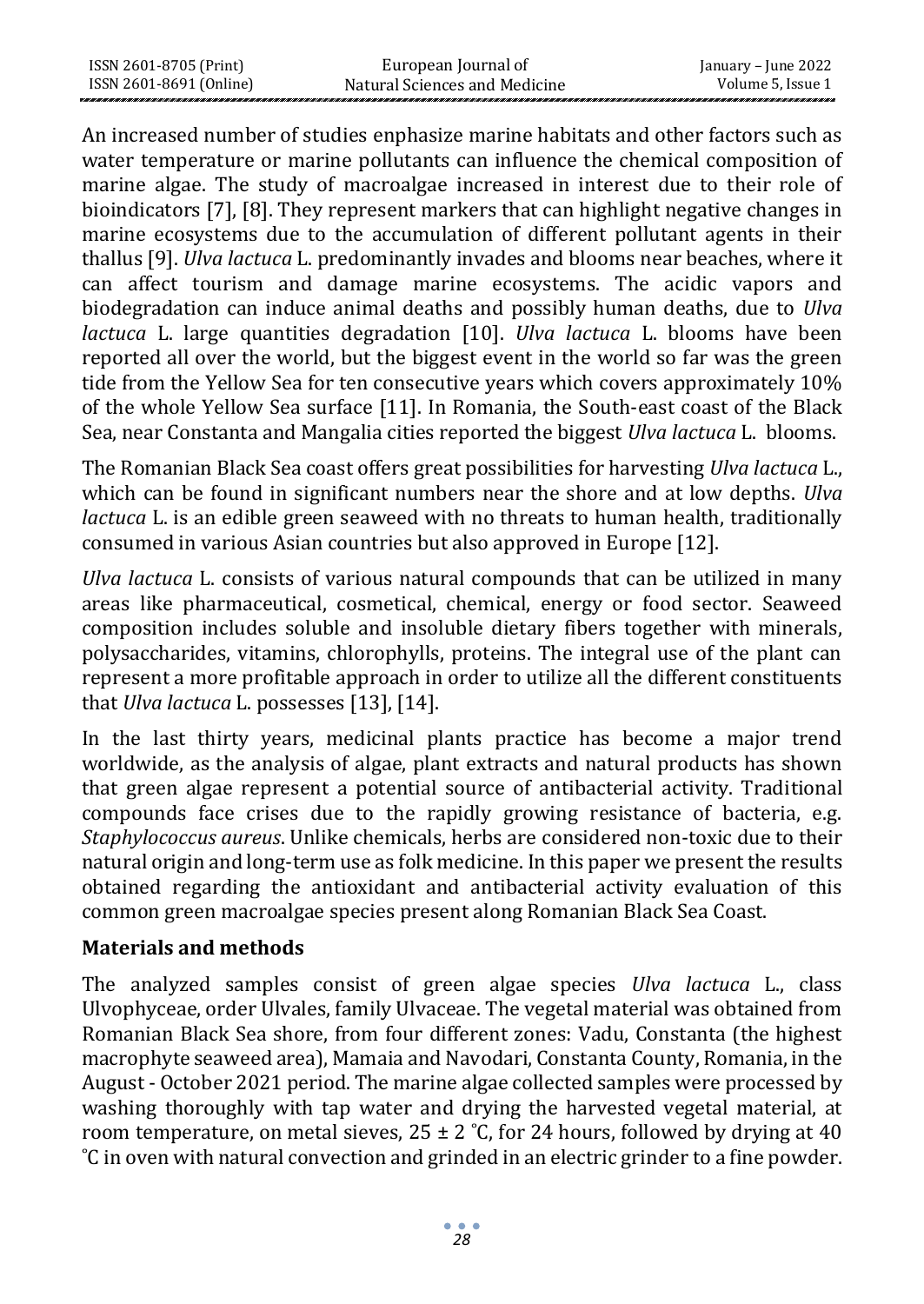Analysis methods were used in accordance to phytochemical, physico-chemical and pharmacognostical studies in literature data. Studies and experiments were made in the laboratories of Ovidius University of Constanta, Faculty of Pharmacy.

The chemical composition was explored in order to identify and classify the classes of compounds that support the physical-chemical and biological characteristics of the samples in comparison with the literature data [3].

Three types of extracts were obtained on using distinct solvents and different reactions for identifying the presence of important active principles of pharmaceutical interest, as Table 1.

For chemical compounds identification of the three extracts, they were analysed separately, using methods fit for the physical and chemical properties for each group of active principles [3].

Table 1. Type of methods and specific reactions used in farmacognostic study [3]

| Type of extractive solution          | Reaction/Method utilised                                                                                                                    |
|--------------------------------------|---------------------------------------------------------------------------------------------------------------------------------------------|
|                                      | Etheric extractive solution Fluorescent UV $(\lambda=365$ nm) and                                                                           |
| (A)                                  | Lieberman-Burchard                                                                                                                          |
| Alcoholic extractive solution<br>(B) | Fehling<br>reaction, Borntrager<br>reaction and UV method $(\lambda =$<br>365 nm), Iron Chlorure reaction,<br>Liebermann Bourchard reaction |
| Water extractive solution (C)        | Fehling reaction, reaction with $H_2SO_4$<br>conc. and tymol, Foaming reaction<br>and reaction with $FeCl3$                                 |

#### **Total phenolic content determination and pigments chemical composition**

*Total phenolic content determination* (TPC): Total phenols present in *Ulva lactuca* L.

samples were determined UV-Vis spectrophotometrically, applying Folin-Ciocalteu reagent as stated by Singleton et al. [15]. Absorbance was determined at 760 nm in comparison to the calibration curve of gallic acid.

T*otal chlorophylls determination* (T-Ch): We homogenized three grams of *Ulva lactuca* samples in acetone (30 mL, 80%) and incubated over the night, to protect it from sunlight, at  $4^{\circ}$ C in order to obtain a complete extraction followed by centrifugation at 10,000 xg for 5 min. Total chlorophyll (T-Chl), chlorophyll *a* (Chl *a*) and chlorophyll *b* (Chl *b*) found inside the supernatant were measured UV-Vis spectrophotometrically at 664 nm wavelength, in accordance to Lichtenthaler and Buschmann method [16].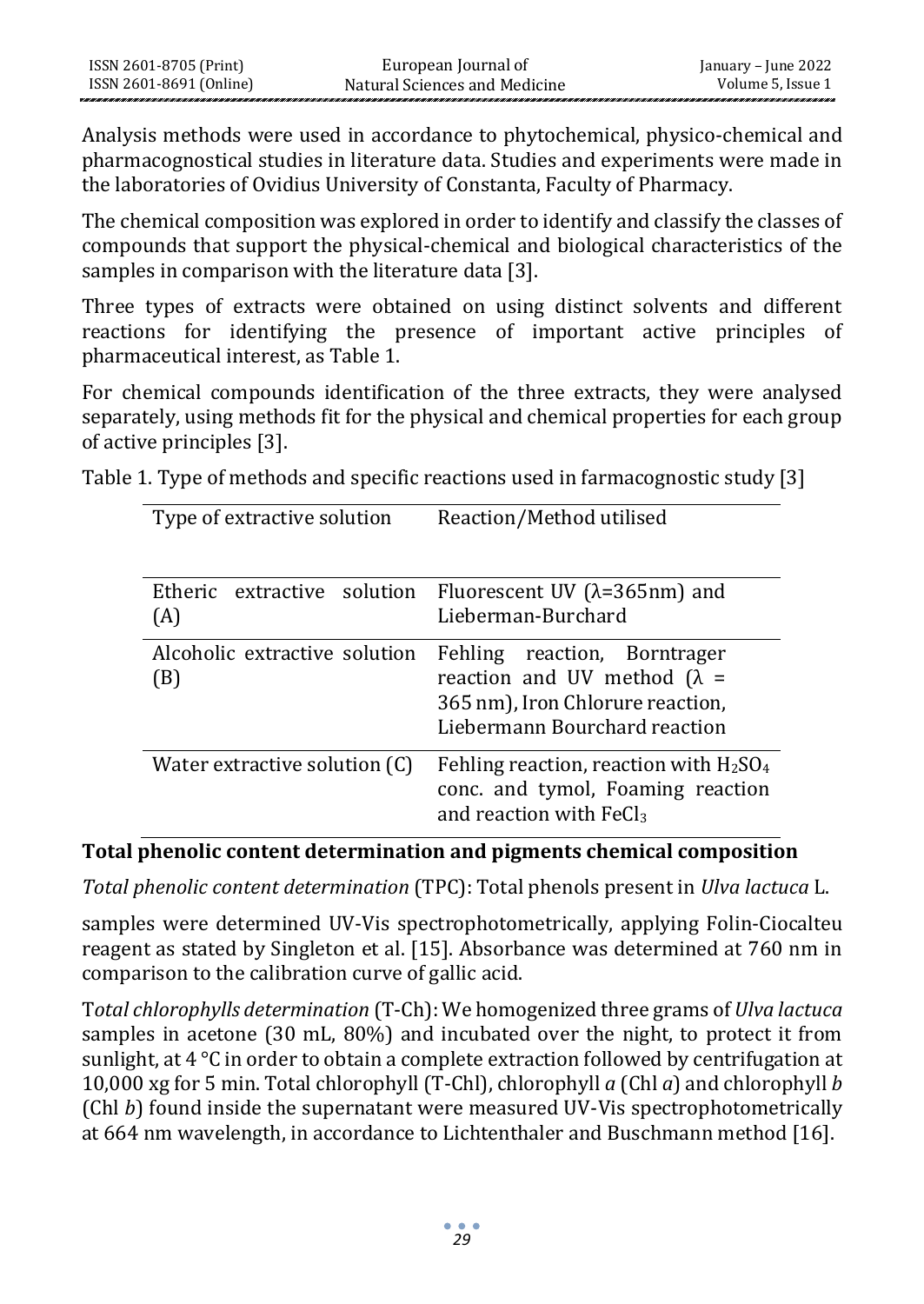*Total carotenoids determination* (TCAR): Total carotenoids were determined UV-Vis spectrophotometrically at 450 nm wavelength, in accordance to AOAC [17]. *β*carotene was utilised as a standard.

#### **Antioxidant activity**

Algae fluid extracts were obtained using two different methods, cold maceration and Soxhlet method, see Fig. 2.

*Sample preparation -* The vegetal product has been made into fluid extracts using as solvents, ethyl alcohol 50% and 70% concentration, using two common extraction methods:

Cold maceration for variable concentrations of vegetal product,  $2.5 \,$ g,  $5.0 \,$ g, respectively 10 g in 100 mL, both ethyl alcohol 50% and 70% concentration, for 12 days at darkness, room temperature, periodic stirring.

Soxhlet extraction for three hours refluxing for variable concentrations of vegetal product, 2.5 g, 5.0 g, respectively 10 g in 150 mL ethyl alcohol 70% concentration.

All the hydroalcoholic extracts obtained were filtered at normal pressure through quantitative Whatman filter paper and present different colors, from pale green to green-brown and dark green.

For determining *total antioxidant capacity (TEAC),* 10 μL volume of algae extracts were taken for analysis. Each determination lasted 120s. Analyses employed the photo-chemiluminescence method by ACL (Antioxidative Capacity in Lipid Soluble Substances) procedure Analytik Jena, using Photochem apparatus Analytik Jena AG, Germany, see Fig. 2. Triplicate samples of hydroalcoholic extracts were quantified by comparison with the standard substance Trolox®, Hoffman-LaRoche's trade name (6-hydroxy-2,5,7,8-tetramethylchroman-2-carboxylic acid). For calibration, the standard kit of reagents, Analytik Jena, Germany, was used: R1 (dilution solvent), R2 (buffer reagent), R3 (photosensitive reagent), R4 (reagent sized). For the calibration curve standard solutions containing 0.5, 1.0, 2.0, 3.0 nmol Trolox were measured (suitable for 10 μL R4), as Trolox calibration curve, Fig. 3.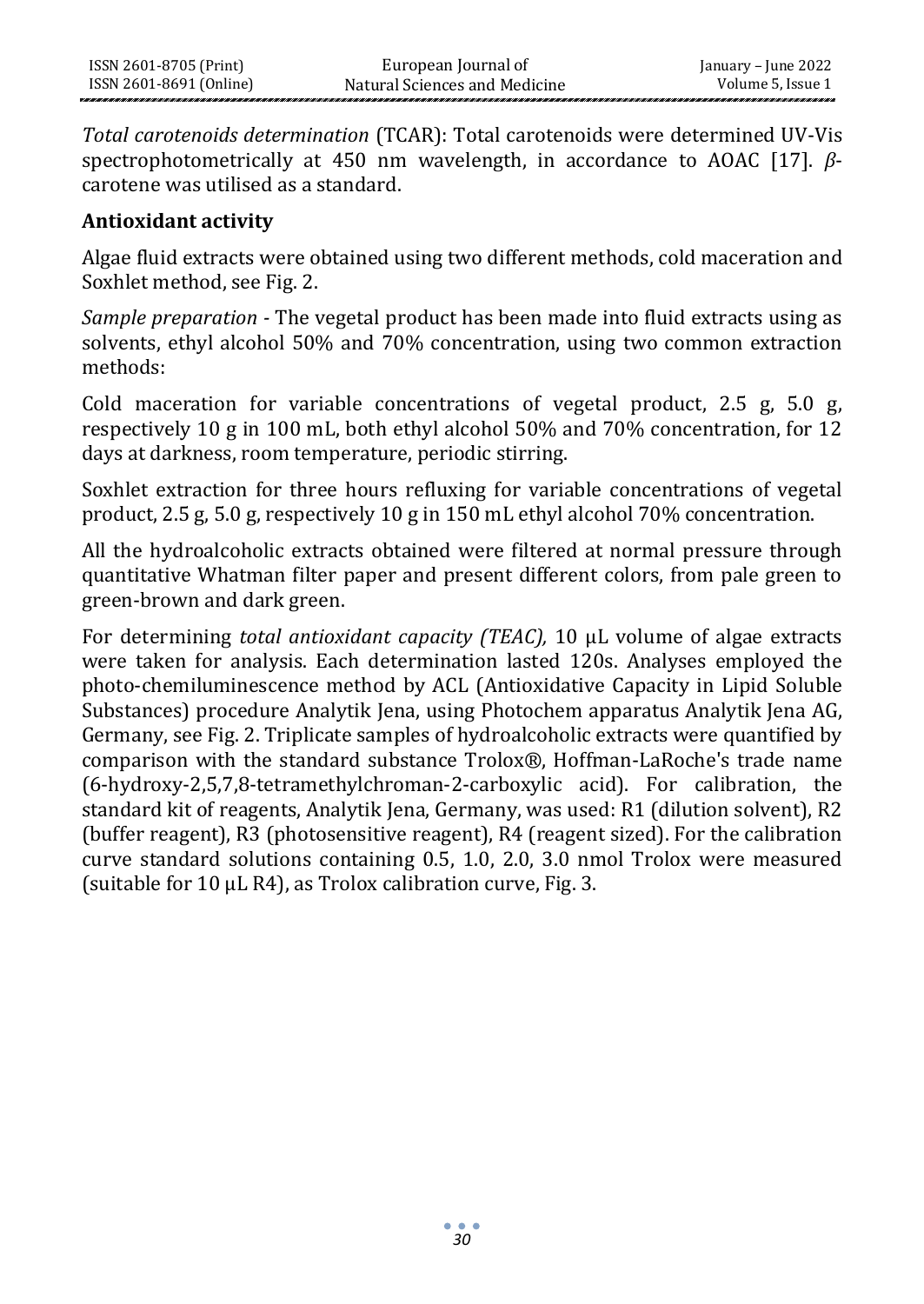

Fig. 2. *Ulva lactuca* L. hydroalcoholic extracts samples obtained by cold curve maceration and Soxhlet extraction and Photochem apparatus Analytik Jena AG, Germany

Fig. 3. Trolox standard calibration

# **Antibacterial activity**

ISSN 2601-8705 (Print) ISSN 2601-8691 (Online)

In order to demonstrate the antibacterial activities, we measured areas of inhibition for the different microorganisms that were classified under standardized conditions: from the gram positive bacteria we had *Staphylococcus aureus* (MTCC 737) and *Staphylococcus epidermidis* (MTCC 3615). We also had the gram negative bacteria - *Escherichia coli* (MTCC 1687) and *Pseudomonas aeruginosa* (MTCC 424). Ampicillin was used as reference substance, the standard drug.

Solvents chloroform, *n*-hexane and ethyl alcohol – water (1:1) were used to extract the material previously powdered (300 g), using the maceration process for 72 hours, ocassionally stirring from time to time.

Each of the three extracts were concentrated after it was brought together with the filtrate and we kept them in the desiccator for future experiments. The *n*-hexane extract, chloroform extract and ethanol: water (1:1) extract were concentrated after combining the filtrate and kept in desiccator for further investigation.

#### **Results and Discussions**

The marine algae samples were first treated with a non-polar solvent such as benzen or dyethil ether, then with a medium polarity solvent such as methyl alcohol or ethyl alcohol and finally with water. Each extract has been afterwards analysed in order to identify the presence of active principles of pharmaceutical interest. The extracts were analysed individually using the specific methods for each group of active principles.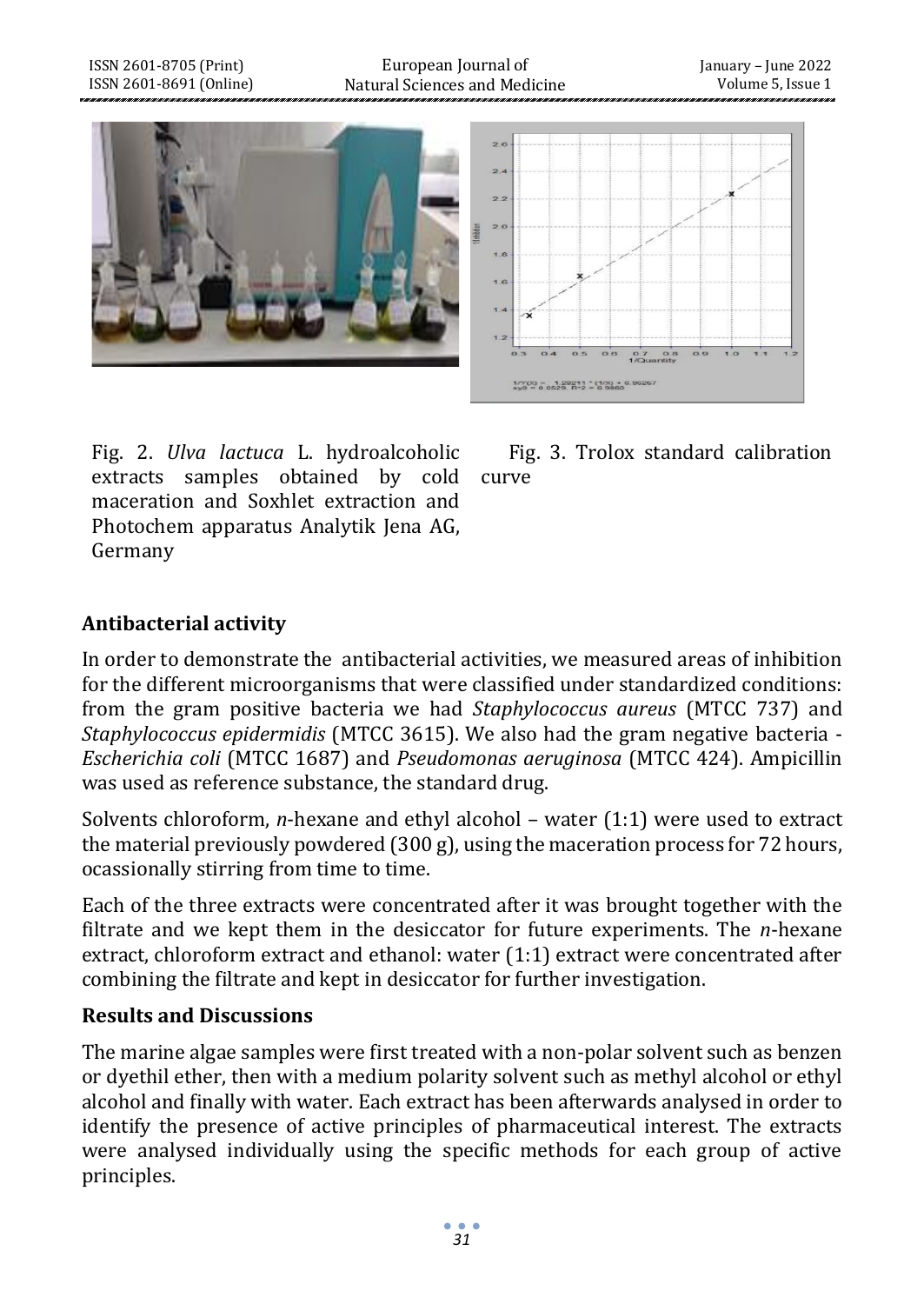| Table 2<br>Type of extractive solution |                                   | Class of active principles |  |
|----------------------------------------|-----------------------------------|----------------------------|--|
|                                        | Etheric extractive solution (A)   | steroles                   |  |
|                                        |                                   | triterpenes                |  |
|                                        |                                   | cumarines                  |  |
|                                        | Alcoholic extractive solution (B) | catehic tannins            |  |
|                                        |                                   | reducing compounds         |  |
|                                        |                                   | antracenozides             |  |
|                                        |                                   | cumarines                  |  |
|                                        | Water extractive solution (C)     | reducing compounds         |  |
|                                        |                                   | saponosides                |  |
|                                        |                                   | catehic tannins            |  |

Table 2. Active principles identified in green algae *Ulva lactuca* L.

highlights the active principles identified in green algae *Ulva lactuca* L. It is interesting that in all three extractive solutions studied different classes of bioactive compounds have been identified that are responsible for the antioxidant and antimicrobial activity that we studied in the paper.

#### **Total phenolic content determination and pigments chemical composition**

The antioxidant capacity and antibacterial potential of the marine algae samples were highlighted by identifying and determining different natural compounds and their active principles, recognized in literature data for having the potential to give antioxidant and antibacterial activity. In the above table we showed our results for the determination of total phenolic contents, total chlorophylls (*a +b*) and total carotenoids. Table 3 presents the results obtained for the compositions of the studied marine algae. There is a good consistency with the literature data of other researchers who have worked on green seaweed. Phenolic compounds can be defined by their aromatic rings and their hydroxyl groups. A phenolic compound which contains an aromatic ring with one or two groups of hydroxyls are named simple phenols, for example benzoic acid or hydroxycinnamic acid which can be found in marine algae structure. Polyphenols represent a large family comprised by multiple phenol units [18]. From this method we can conclude that the most stable extracts and the highest inhibition are the *Ulva lactuca* L. extracts made with the Soxhlet extraction, from which it can highlight *Ulva lactuca* L. extract 10 g/100 mL ethanol 70%, with an increased antioxidant activity. From the cold maceration, the best results were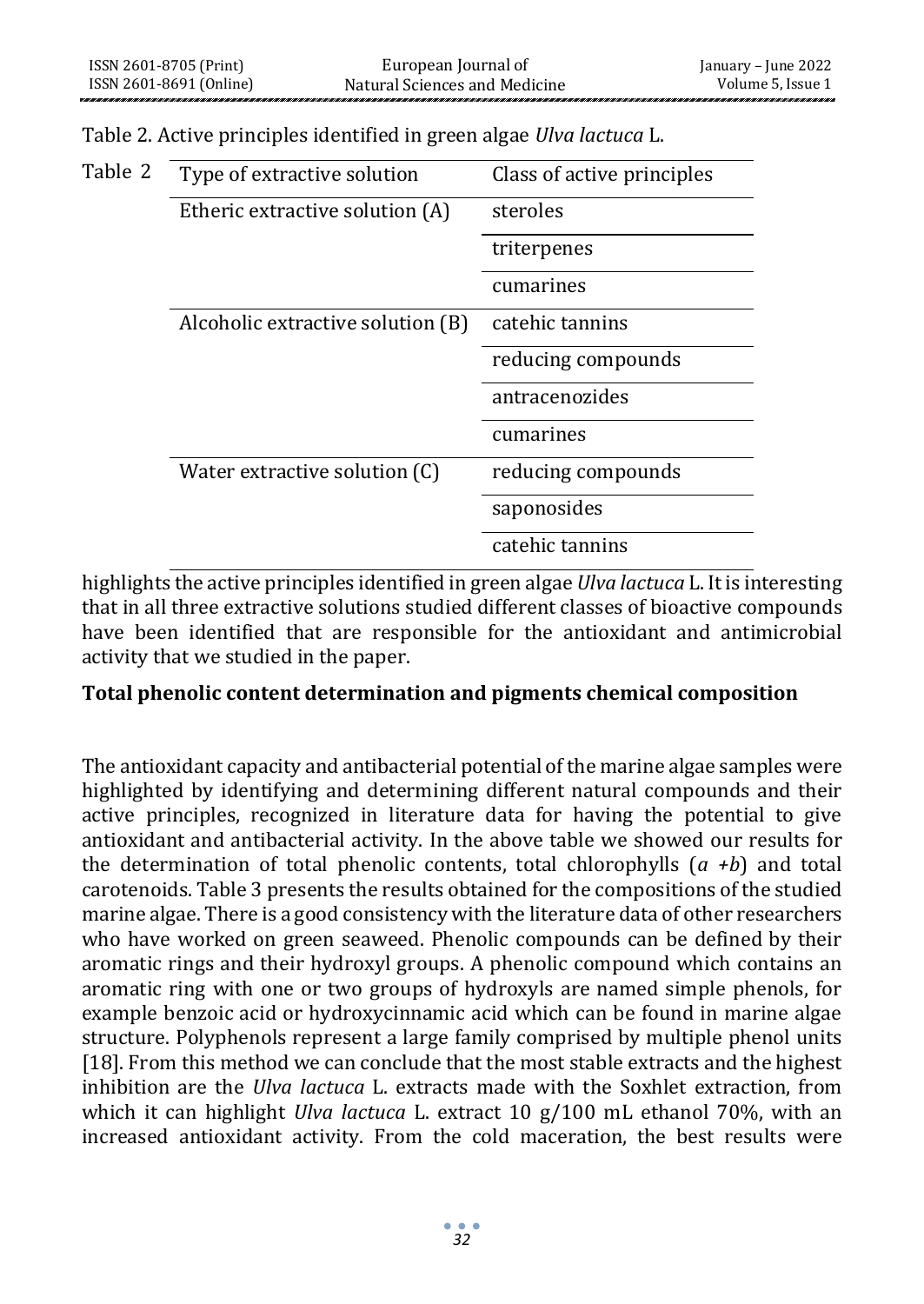obtained from *Ulva lactuca* L. extract 5 g/100 mL ethanol 50% and *Ulva lactuca* L. extract 2.5 g/100 mL ethanol 70%.

Table 3. Total phenolic content, total chlorophylls and total carotenoids contents from extracts of green macroalgae *Ulva lactuca* L. from the Romanian Black Sea shore

| Sample          | Total phenolic<br><b>TPC</b>        | Total<br>chlorophylls | Total<br>chlorophylls | Total<br>carotenoids |
|-----------------|-------------------------------------|-----------------------|-----------------------|----------------------|
|                 | $(mg. GAE/100g$ T-Chl $(a)$<br>d.w. |                       | $T$ -Chl $(b)$        | $(TCAR)$ :           |
|                 |                                     | $mg/g$ d.w            | $mg/g$ d.w            |                      |
| Ulva lactuca L. | $286.1 \pm 0.6$                     | $21.08 \pm 2.69$      | $3.77 \pm 0.36$       | $10.57 \pm 0.85$     |

All values show mean of three replicates, ± standard deviation

The unique chemical, physical and biological structure of polyphenols can divide them into different classed like phloroglucinols and phlorotannins. In recent times, various studies showed multiple beneficial therapeutical actions for phenolic compounds found in marine algae, such as antioxidant, antibacterial, anticancer and anti-inflammatory activities.

Marine algae organisms can synthesize different pigments such as carotenoids, phycobiliproteins and chlorophylls [19]. The green pigment for *Ulva lactuca* L. is given by the presence of *clorophylls a* and *b* [19].

#### **Antioxidant activity**

Samples were prepared and the results were expressed as nmol Trolox equivalents/sample volume, according to Table 4.

Table 4. Maximum inhibition of free radicals and total antioxidant capacity of *Ulva lactuca* L. extracts

| Extract samples                                                           | Max. Inhibition<br>of free radicals | Total antioxidant<br>capacity<br>(nmol equiv. Trolox/sample<br>volume) |
|---------------------------------------------------------------------------|-------------------------------------|------------------------------------------------------------------------|
| Ulva lactuca extract 2.5g/100mL 0.213<br>ethanol 50%, cold maceration     |                                     | 0.109                                                                  |
| Ulva lactuca extract 5g/100mL<br>ethanol 50%, cold maceration             | 0.257                               | 0.161                                                                  |
| <i>lactuca</i> extract 10g/100mL<br>Ulva<br>ethanol 50%, cold maceration  | 0.178                               | 0.023                                                                  |
| <i>lactuca</i> extract 2.5g/100mL<br>Ulva<br>ethanol 70%, cold maceration | 0.381                               | 0.285                                                                  |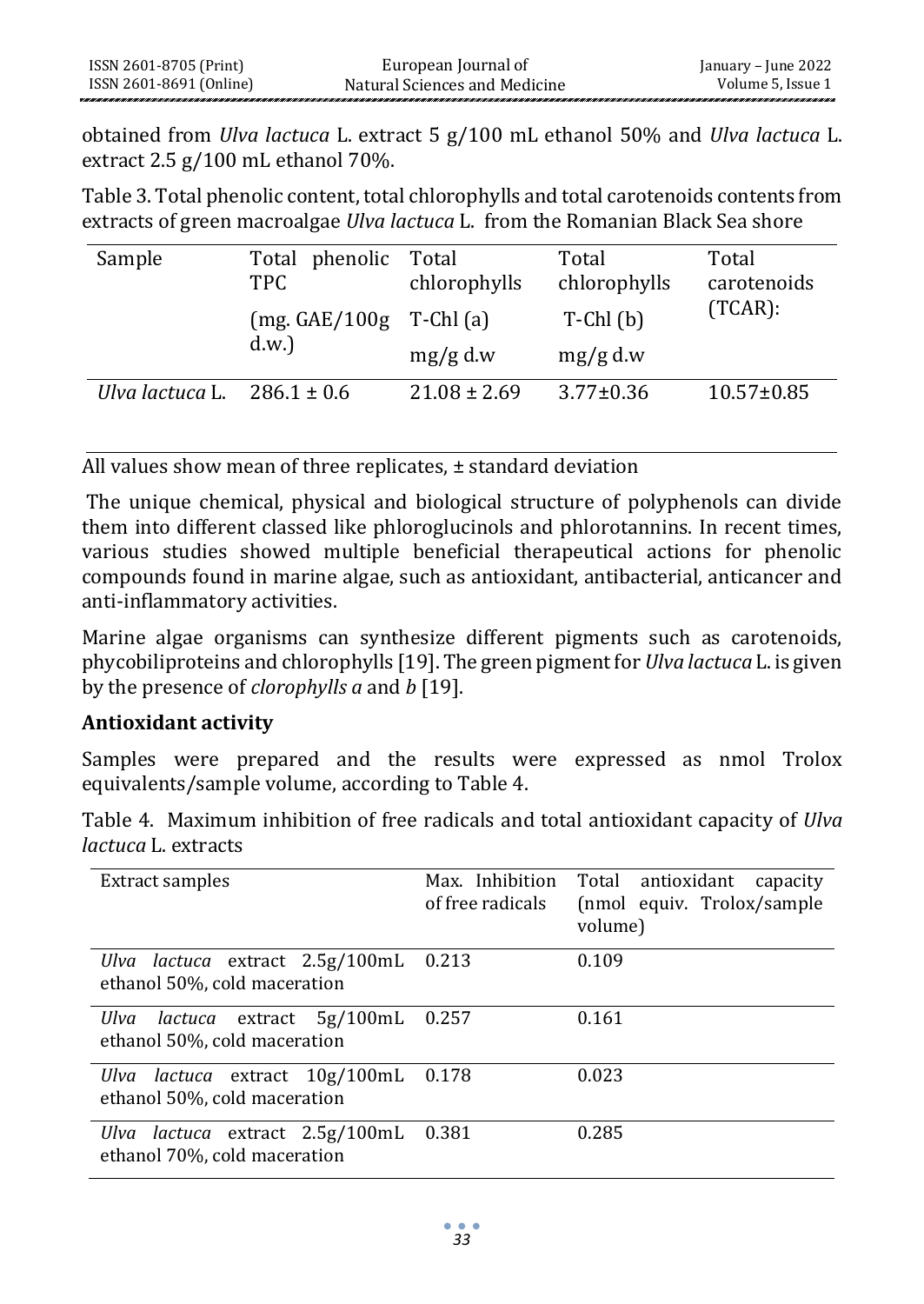| ISSN 2601-8705 (Print)<br>ISSN 2601-8691 (Online)                        | European Journal of<br>Natural Sciences and Medicine |       | January – June 2022<br>Volume 5, Issue 1 |
|--------------------------------------------------------------------------|------------------------------------------------------|-------|------------------------------------------|
| Ulva lactuca extract 5g/100mL<br>ethanol 70%, cold maceration            | 0.245                                                | 0.138 |                                          |
| Ulva lactuca extract 10g/100mL<br>ethanol 70%, cold maceration           | 0.024                                                | 0.022 |                                          |
| Ulva lactuca extract 2.5g/100mL<br>ethanol 70%, Soxhlet extraction       | 0.140                                                | 0.035 |                                          |
| Ulva lactuca extract $5g/100mL$ 0.231<br>ethanol 70%, Soxhlet extraction |                                                      | 0.111 |                                          |
| Ulva lactuca extract 10g/100mL 0.311<br>ethanol 70%, Soxhlet extraction  |                                                      | 0.272 |                                          |

In the hydroalcoholic extracts of *Ulva lactuca*, obtained by cold maceration, a significant total antioxidant capacity was recorded for *Ulva lactuca* extract 5 g/100 mL ethanol 50% with 0.161 nmol equiv. Trolox/10 μL sample and for *Ulva lactuca* extract 2.5 g/100 mL ethanol 70% with 0.285 nmol equiv. Trolox/10 μL sample.

In the hydroalcoholic extracts of *Ulva lactuca*, obtained by reflux, Soxhlet extraction, a significant total antioxidant capacity, compared to extracts obtained by cold maceration, was recorded for *Ulva lactuca* extract 10 g/100 mL ethanol 70%, with 0.272 nmol equiv. Trolox/10 μL sample.

The highest antioxidant activity was obtained through cold maceration for *Ulva lactuca* extract 2.5 g/100 mL ethanol 70% sample, with a value of 0.285 nmol equiv. Trolox/10 μL sample.

The results obtained emphasize that extracts obtained in ethanol 70% induce the highest values of total antioxidant activities for different concentrations of the samples.

Antioxidants are very important compounds that can stop the production of free radicals and the chain reactions that may affect important cells in the organism through oxidation. They are also used in food and pharmaceutical preservation, with increasing percentage in recent times because of the toxicity and danger to human health caused by the use of synthetic antioxidants [20]. Seaweeds represent an important natural source for antioxidants with very little side effects. In human organism antioxidants are significant in their activity of regulating the oxidative stress related diseases [20, 21].

*Ulva lactuca* L. contain a varied compounds array with antioxidant activit such as, tocopherols, carotenoids and polyphenols. An important compound with antioxidant potential in green seaweeds is represented by ulvan, a sulfated heteropoly-saccharide obtained from *Ulva lactuca* [22].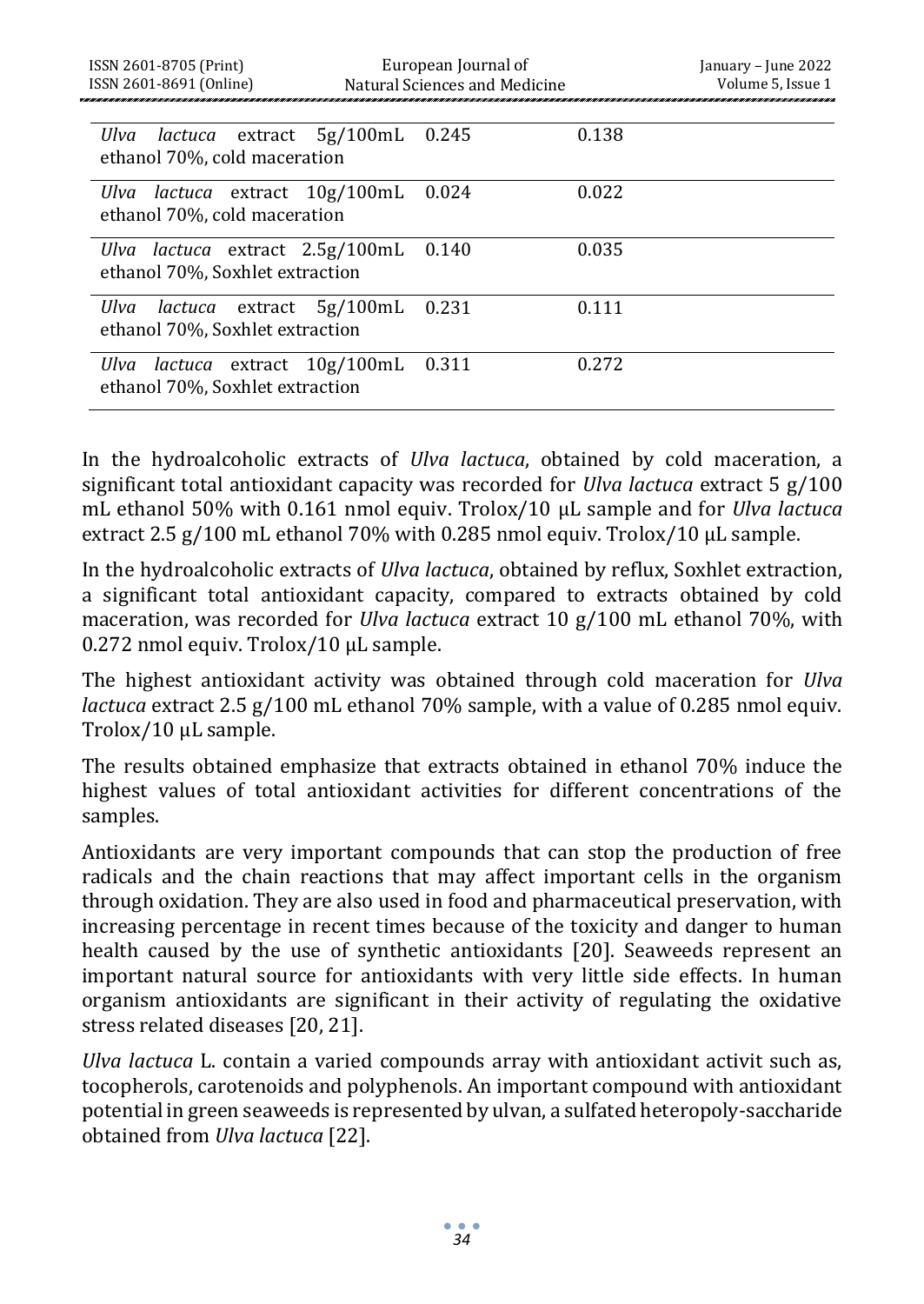Antioxidant potential was measured by scavenging activity of hydroxyl and superoxide radicals, metal chelating potential and superoxide radicals. Sulfate contents in ulvan has been altered by using trioxide/*N,N*-dimethyl formamide. After the modification all the parameters studied gave better results, higher scavenging activity, better reducing power and stronger chelating ability [22].

From this study we draw the conclusion that even if sulfates are already in the composition of ulvan, by increasing the number of sulfate radicals we can enhance the potential of its antioxidant activity [22].

## **Antibacterial activity**

Many species of marine algae have been studied in order to examine their antibacterial and antiviral properties. A lot of polysaccharides have been found in the composition of seaweeds, from which we highlight some that could potentially exhibit antibacterial and antiviral activity: alginic acid, agar, laminarin, fucoidan, galactans, carrageenan, and mannans [23]. In this present study we explore the potential antibacterial activity of green seaweed *Ulva lactuca* L. Review of literature has highlighted possible antibacterial activity in different compounds present in the green algae. In the view of this, an effort was made to verify some of the isolated compounds from *Ulva lactuca* L. for their antibacterial activity. The area of inhibition of microorganisms under standardized conditions was used in order to demonstrate antibacterial action for the various compounds. For present work, efficacy of eight compounds were detected against *Staphylococcus aureus, Staphylococcus epidermidis, Pseudomonas aeruginosa* and *Escherichia coli.*, see Fig. 4. The concentration used for the test compound was 1mg/mL. and we took Ampicillin as the standard drug.



Fig. 4. Antibacterial activity of *Ulva lactuca* L*.* species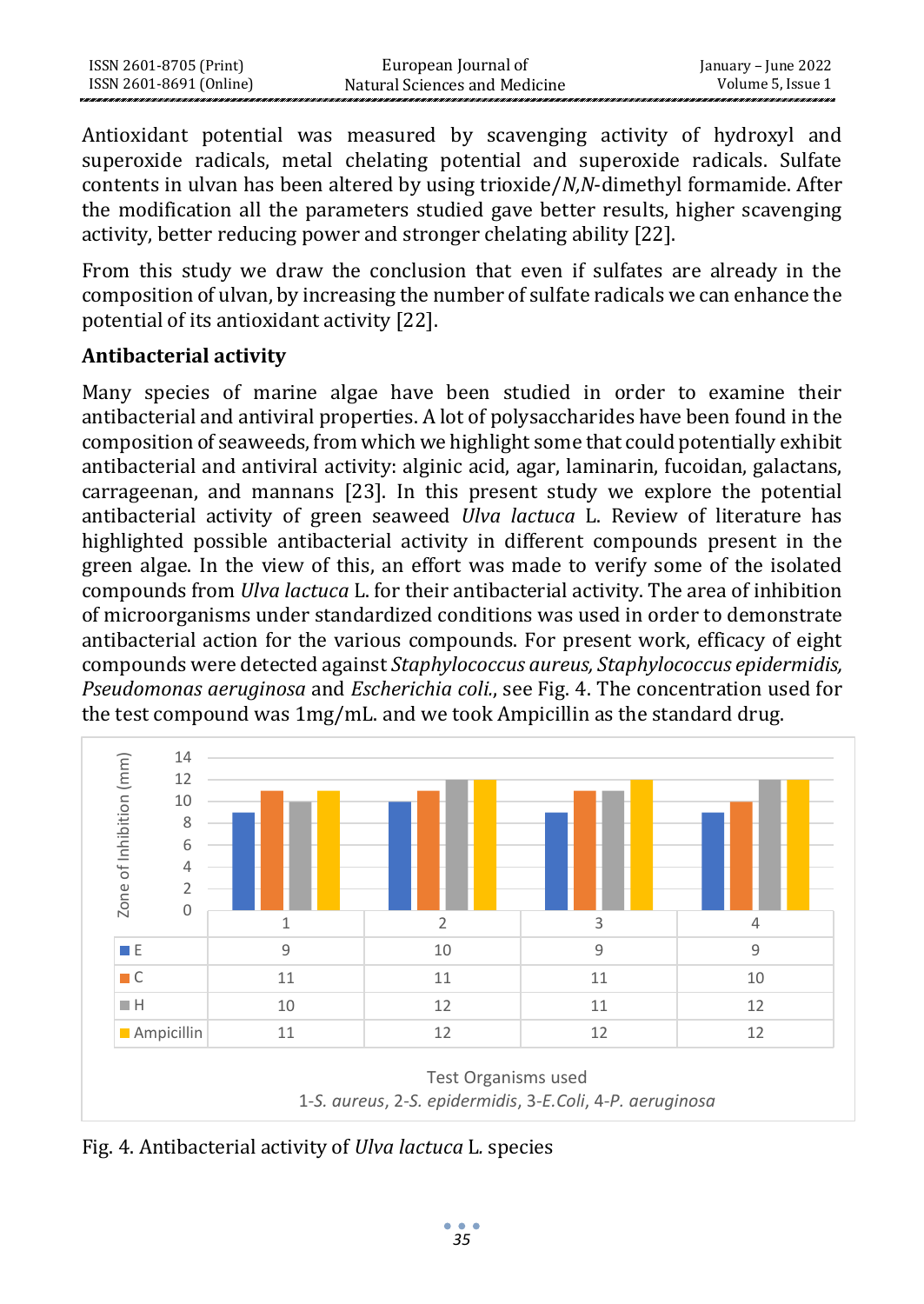| ISSN 2601-8705 (Print)  | European Journal of           | January – June 2022 |
|-------------------------|-------------------------------|---------------------|
| ISSN 2601-8691 (Online) | Natural Sciences and Medicine | Volume 5, Issue 1   |

Against *Staphylococcus aureus* the chloroform extract showed the highest inhibition zone (11 mm) comparable to that of the standard ampicillin. In the case of *Staphylococcus epidermides* and *Pseudomonas aeruginosa,* the extract in *n*-hexane achieved the largest inhibition zone (12 mm) comparable to that of th*e* ampicillin standard. In the case of *Escherichia coli*, the extracts in *n*-hexane and in chloroform achieved the largest areas of inhibition (11 mm) but are below the values presented by the ampicillin standard. From the experiments we concluded that *n*-hexane and chloroform extracts had antibacterial activity comparable to the standard drug, ampicilin.

#### **Conclusions**

Green algae *Ulva lactuca* L. shows promising potential for both antioxidant and antimicrobial activity, that are due to the existence of known bioactive chemical compounds that support these characteristics. *Ulva lactuca* L. is also a source for many essential bioactive compounds ranging from antioxidants and essential minerals to the highly signified and complete profiles of amino acids and fatty acids. In the present study we determined the total phenolic content, total chlorophylls T-Chl (*a + b*) and total carotenoids. We managed to demonstrate that various compounds from *Ulva lactuca* L. exhibit antioxidant activity which is given by various compounds such as phenolic constituents, pigments and other active principles and we showed that the *n*-hexane and chloroform extracts display good antibacterial activity on various gram positive and negative bacteria.

#### **References**

- [1] Thomas, N.V., Kim, S.K. Potential pharmacological applications of polyphenolic derivatives from marine brown algae, Environ. Toxicol. Pharmacol. 32, p. 325–335, 2011.
- [2] White, W.L.; Wilson, P. World seaweed utilization: A summary. J. Aquac. Res. Dev. 2015, 6, 7–25.
- [3] Sirbu, R., Tomescu, A., Jurja, S., *et al*., Study of bioactiv pharmaceutical components from seaweeds from the Black Sea, 15-th International Multidisciplinary Scientific Geoconference - SGEM, Albena, Bulgaria, Nano, Bio and Green - Technologies for a Sustainable Future, vol. I, 567-574, 2015.
- [4] Sirbu, R., Negreanu-Pirjol, T., Paris, S., Negreanu-Pirjol, B.S., Jurja, S., Tomescu, A., Important bioactive compounds from marine algae – potential source of pharmaceutical industry, 14th International - SGEM Conference Proceedings, Bulgaria, vol. I, 381-388, 2014.
- [5] Carl, C., de Nys, R., Lawton, R.J., Paul, N.A., Methods for the Induction of Reproduction in a Tropical Species of Filamentous *Ulva*, Plos On, Vol. 9, Iss. 5, e97396, 2014.
- [6] Hayden, H.S., Blomster, J., Maggs, C.A., Silva, P.C., Stanhope, M.J., Waaland, J.R. Linnaeus was right all along: *Ulva* and *Enteromorpha* are not distinct genera. Eur. J. Phycol. 2003; 38:277–294.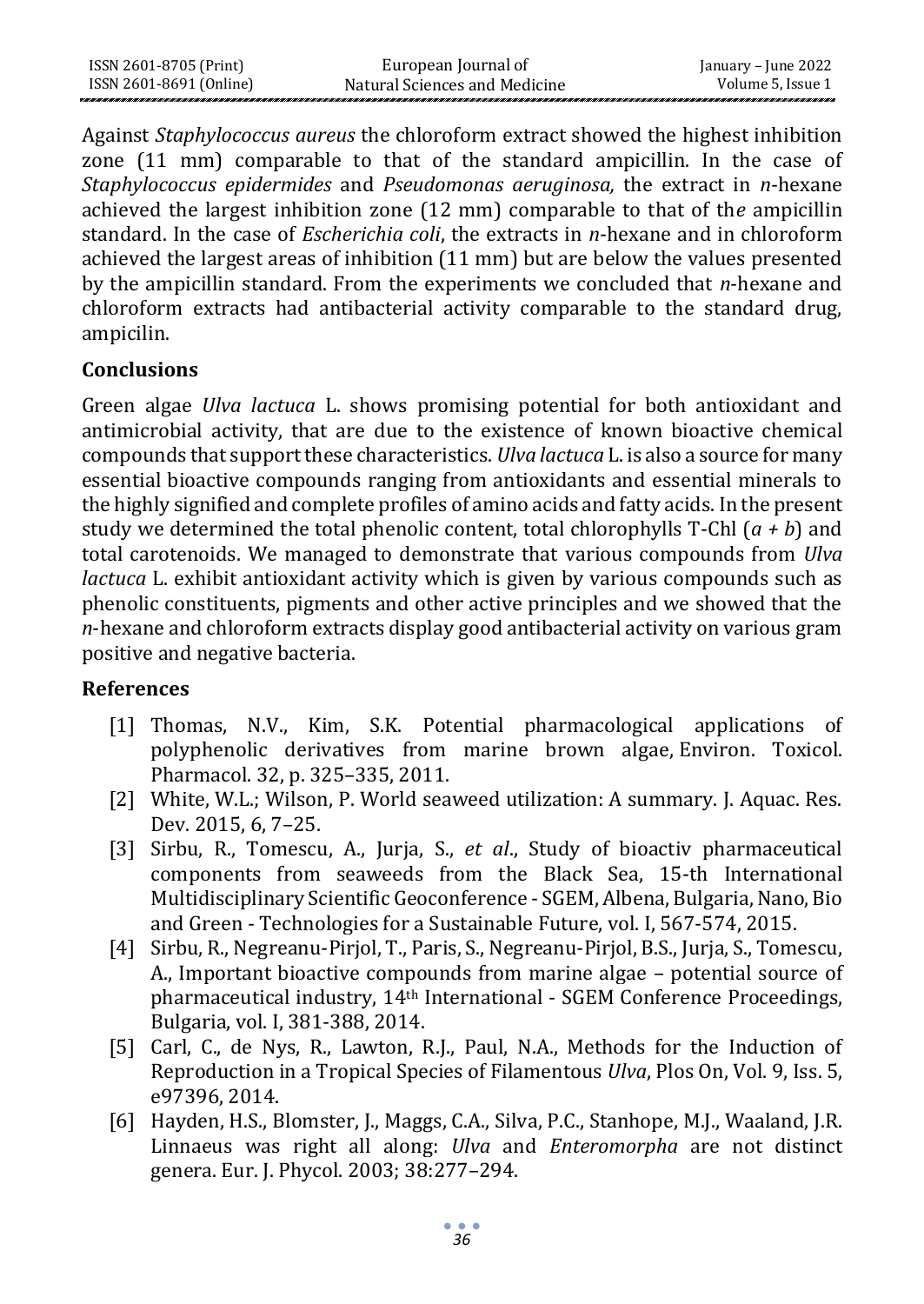- [7] Stanojkovic, T.P., Konic-Ristic, A., Kljajic, Z., Grozdanicstanisavljevic, N., Srdic-Rajic, T., Zdunic, G., Savikin, K.J. Nanomater. Bios. 9, 2014.
- [8] Cadar, E., Mustafa, A., Tomescu, A., Cherim M., Studies regarding polluting agents in Black Sea algae, Journal of Science and Arts, vol. 1, p. 255-264, 2018.
- [9] Claudio, S., Gabriela, L., Erasmo, M., Doris, O., Waldo, Q., Murray, B., Variation in Patterns of Metal Accumulation in Thallus Parts of *Lessonia trabeculata* (Laminariales; Phaeophyceae): Implications for Biomonitoring, 2012.
- [10] Chevassus-au-Louis, B., Andral, B., Femenias, A., Buvier, M. Bilan des Connaissances scientifiques sur Les Causes de Prolifération de Macroalgues Vertes, Conseil Général de L'environnement et du Développement Durable; Paris, France: 2012. Rapport Pour Le Gouvernement Français, 2012.
- [11] Li, J.-Y., Yang, F., Jin L., Wang, Q., Yin, J., He P., Chen, Y. Safety and quality of the green tide algal species *Ulva prolifera* for option of human consumption: A nutrition and contamination study, Chemosphere, 210, 1021-1028, 2018.
- [12] Pengzhan, Y., Quanbin, Z., Ning, L., Zuhong, X., Yanmei, W., Zhi'en, L., Polysaccharides from *Ulva pertusa* (Chlorophyta) and preliminary studies on their antihyperlipidemia activity, Journal of applied phycology, 15, 21-27, 2003.
- [13] Sirbu, R., Negreanu-Pirjol, T., Paris, S., Negreanu-Pirjol, B.S., Jurja, S., Tomescu, A., Important bioactive compounds from marine algae – potential source of pharmaceutical industry*,* 14th International - SGEM Conference Proceedings, Bulgaria, vol. I, 381-388, 2014.
- [14] Sirbu, R., Cadar, E., Erimia, C. L., *et al*., Studies on the importance of vitamins from Black Sea marine algae, 3rd International Multidisciplinary Scientific Conference on Social Sciences and Arts, SGEM, Bulgaria, Conference Proceedings, II, 941-948, 2016.
- [15] Singleton, V.L., Orthofer R., Lamuela Raventos, R.M., Analysis of total phenols and other oxidation substrates and antioxidant by means of Folin-Ciocalteu reagent. Methods Enzymol., 299: 152-178, 1999.
- [16] Hanaa, Abd El-Baky, Farouk K., El Baz, Gamal, El Baroty, Evaluation of Marine Alga *Ulva lactuca* L. as A Source of Natural Preservative Ingredient[, Electronic](https://www.researchgate.net/journal/Electronic-Journal-of-Environmental-Agricultural-and-Food-Chemistry-1579-4377) Journal of [Environmental,](https://www.researchgate.net/journal/Electronic-Journal-of-Environmental-Agricultural-and-Food-Chemistry-1579-4377) Agricultural and Food Chemistry 3(11):434-444, 2008.
- [17] AOAC. Official Methods of Analysis. Association of Official Analytical Chemists, 16th Ed., K Hlrich. Arlington, Virginia, 1995.
- [18] Quideau, S. P., Deffieux, D., Douat-Casassus, C. L., Pouységu, L., Plant Polyphenols: Chemical Properties, Biological Activities and Synthesis, Angewandte Chemie International Edition, 50 (3): 586–621, 2011.
- [19] Pérez, M. J., Falqué, E. Domínguez, H, Antimicrobial action of compounds from marine seaweed. Mar. Drugs, 14(3), 52, 2016
- [20] Negreanu-Pirjol, T., Negreanu-Pirjol, B., Sirbu, R., Paraschiv, G.M., Meghea, A., Comparative studies regarding the antioxidative activity of some therapeutic